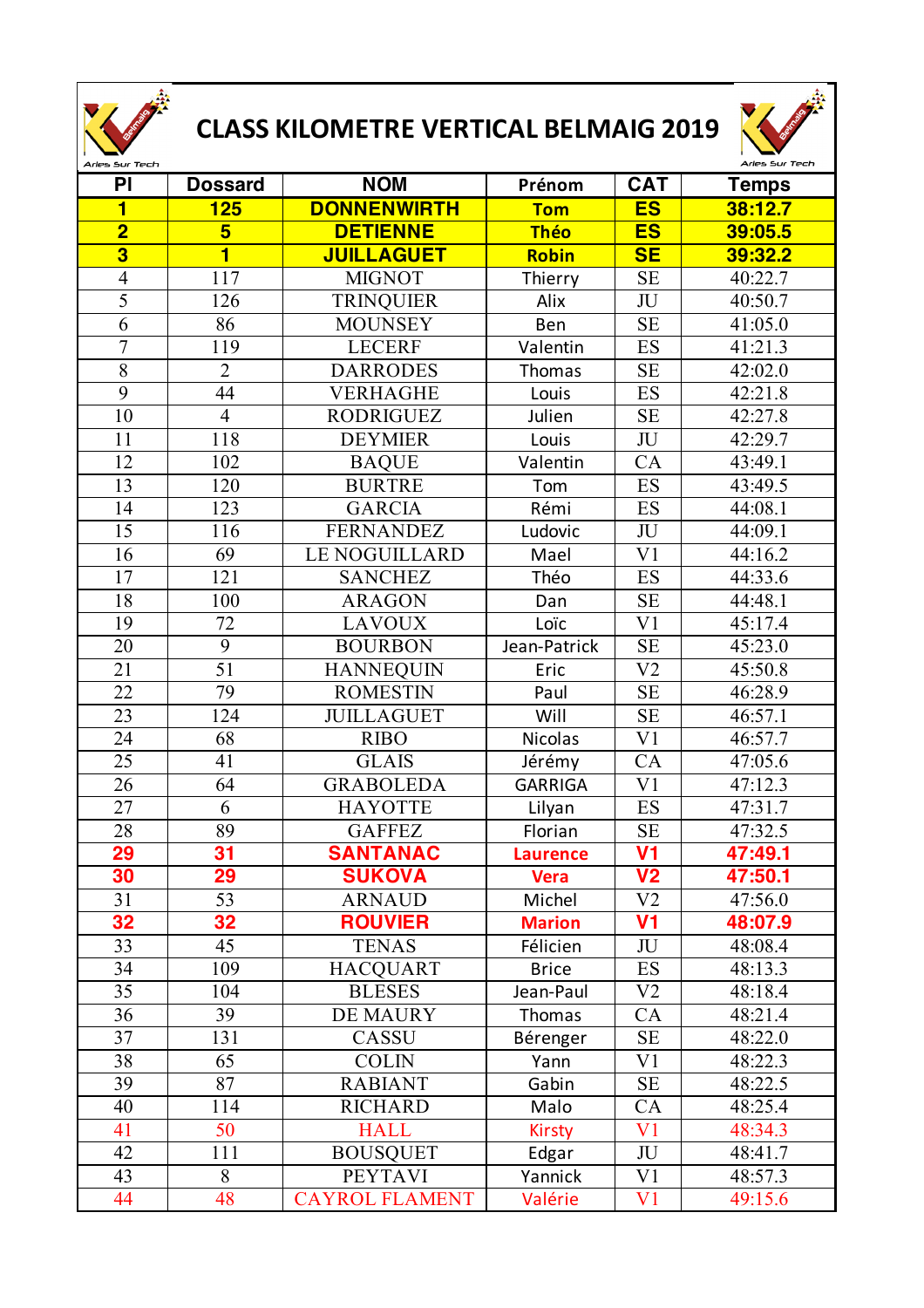| 45              | 103            | <b>CHEVALIER</b>    | Maxime          | JU             | 49:33.1              |
|-----------------|----------------|---------------------|-----------------|----------------|----------------------|
| 46              | 128            | <b>DASSET</b>       | <b>Baptiste</b> | CA             | 49:38.8              |
| 47              | 105            | <b>CIAVALDINI</b>   | Jérome          | V <sub>1</sub> | 49:46.4              |
| 48              | 106            | <b>RATTIER</b>      | Robert          | V <sub>2</sub> | 49:46.8              |
| 49              | 55             | <b>ALIEU</b>        | Alain           | V <sub>2</sub> | 50:06.6              |
| 50              | 76             | FERRÉOL             | Jérôme          | <b>SE</b>      | 50:26.9              |
| 51              | 30             | <b>BOURGEOIS</b>    | <b>Marie</b>    | V <sub>1</sub> | 50:36.5              |
| 52              | 54             | <b>LLAVANERA</b>    | Pierre          | V <sub>2</sub> | 50:39.1              |
| 53              | 108            | <b>LAIDLOW</b>      | Sam             | ES             | 50:49.0              |
| 54              | 113            | <b>BENET</b>        | Gilbert         | V <sub>2</sub> | 50:52.1              |
| 55              | 74             | <b>COMAS</b>        | <b>Bruno</b>    | V <sub>1</sub> | 51:12.6              |
| 56              | 85             | <b>BANELLI</b>      | Cédric          | <b>SE</b>      | 51:17.2              |
| 57              | 112            | <b>LOCATELLI</b>    | Noah            | CA             | 51:24.7              |
| 58              | 78             | <b>ALEXANDRON</b>   | Renaud          | <b>SE</b>      | 51:45.2              |
| 59              | 19             | <b>PEYTAVI</b>      | Jules           | <b>BE</b>      | 52:08.4              |
| 60              | 20             | <b>GRATACAP</b>     | <b>Marius</b>   | MI             | 52:14.0              |
| 61              | $70\,$         | LE GRIX             | François        | V <sub>1</sub> | 52:19.8              |
| 62              | 33             | <b>CUSÍ BATTLE</b>  | Aina            | <b>SE</b>      | 52:20.3              |
| $\overline{63}$ | $\overline{7}$ | <b>AUFFRET</b>      | Jérome          | V <sub>1</sub> | 53:34.4              |
| 64              | 71             | <b>BONIN</b>        | Yannick         | V <sub>1</sub> | 53:37.1              |
| 65              | 107            | <b>PIGEON</b>       | Adonia          | JU             | 53:45.7              |
| 66              | 61             | <b>ABBRACCHIO</b>   | Jean            | V <sub>1</sub> | 53:52.2              |
| 67              | 40             | <b>BARES</b>        | Nathan          | CA             | 54:08.0              |
| 68              | 59             | <b>CASADESUS</b>    | <b>Nicolas</b>  | V <sub>1</sub> | 54:19.7              |
| 69              | 84             | <b>MONSAURET</b>    | David           | <b>SE</b>      | $\overline{5}4:21.0$ |
| 70              | 35             | <b>ALLEGRE</b>      | Christelle      | V <sub>1</sub> | 54:42.9              |
| 71              | 47             | <b>GALLETAUD</b>    | Laura           | <b>SE</b>      | 55:00.2              |
| 72              | 38             | <b>LE GRIX</b>      | Titouan         | CA             | 55:19.6              |
| 73              | 99             | <b>VILA</b>         | Damien          | MI             | 55:47.4              |
| 74              | 83             | CASTAGNO            | Fabrice         | <b>SE</b>      | 55:50.6              |
| 75              | 27             | <b>SANTANAC</b>     | <b>Alizee</b>   | JU             | 55:52.3              |
| 76              | 132            | <b>WTRINGER</b>     | <b>Adriane</b>  | <b>SE</b>      | 55:59.9              |
| 77              | 127            | <b>FIGUEROA</b>     | Lucas           | CA             | 56:01.2              |
| 78              | 22             | <b>PEYTAVI</b>      | Louis           | MI             | 56:03.0              |
| 79              | 90             | <b>CLAVERIE</b>     | Guillaume       | <b>SE</b>      | 56:05.8              |
| 80              | 77             | <b>KOCUIBA</b>      | <b>Alexis</b>   | <b>SE</b>      | 56:14.8              |
| 81              | 34             | <b>TAILLEBRESSE</b> | <b>Patricia</b> | V3             | 56:33.7              |
| 82              | 98             | <b>ALIK</b>         | Habib           | V <sub>1</sub> | 56:40.1              |
| 83              | 23             | <b>VIDAL</b>        | Doryan          | MI             | 57:23.6              |
| 84              | 93             | <b>PUIG RICH</b>    | <b>Nuria</b>    | V <sub>1</sub> | 57:35.1              |
| 85              | 136            | <b>BEQUET</b>       | Jerome          | V <sub>2</sub> | 57:58.0              |
| 86              | 73             | <b>DALLE</b>        | Hervé           | V <sub>1</sub> | 58:05.9              |
| 87              | 62             | <b>FERNANDES</b>    | Alfredo         | V <sub>1</sub> | 58:37.2              |
| 88              | 52             | <b>GARCIA</b>       | Philippe        | V <sub>2</sub> | 59:16.0              |
| 89              | 75             | <b>RIBES</b>        | Remi            | <b>SE</b>      | 59:26.4              |
| 90              | 101            | <b>LANCKBEEN</b>    | Adrien          | <b>SE</b>      | 1:00:35.8            |
| 91              | 67             | <b>MODAT</b>        | Christophe      | V <sub>1</sub> | 1:01:04.3            |
| 92              | 110            | <b>GRANAT</b>       | <b>Naindra</b>  | JU             | 1:01:32.6            |
| 93              | 42             | VERPLANCKEN         | Simon           | JU             | 1:01:35.7            |